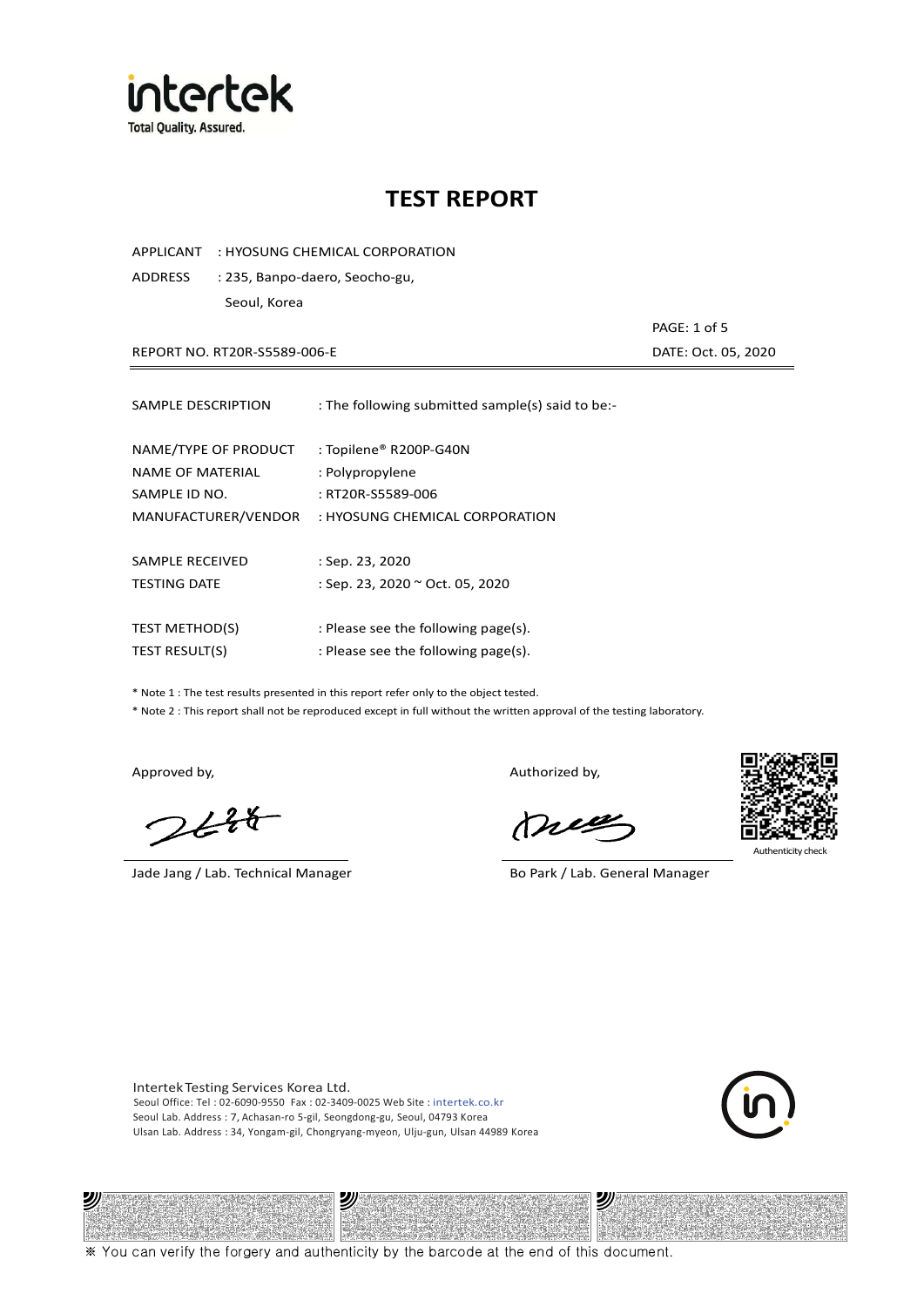

REPORT NO. RT20R-S5589-006-E DATE: Oct. 05, 2020

PAGE: 2 of 5

SAMPLE ID NO. : RT20R-S5589-006 SAMPLE DESCRIPTION : Topilene® R200P-G40N

| <b>TEST ITEM</b>                        | <b>UNIT</b> | <b>TEST METHOD</b>                                                                                                                          | <b>MDL</b>     | <b>RESULT</b> |
|-----------------------------------------|-------------|---------------------------------------------------------------------------------------------------------------------------------------------|----------------|---------------|
| Cadmium (Cd)                            | mg/kg       | With reference to<br>IEC 62321-5 Edition 1.0 : 2013,                                                                                        | 0.5            | N.D.          |
| Lead (Pb)                               | mg/kg       | by acid digestion and<br>determined by ICP-OES                                                                                              | 5              | N.D.          |
| Mercury (Hg)                            | mg/kg       | With reference to<br>IEC 62321-4 Edition 1.0: 2013,<br>by acid digestion and<br>determined by ICP-OES                                       | $\overline{2}$ | N.D.          |
| Hexavalent Chromium (Cr <sup>6+</sup> ) | mg/kg       | With reference to<br>IEC 62321-7-2<br>Edition 1.0 : 2017,<br>by alkaline/toluene digestion<br>and determined by UV-VIS<br>Spectrophotometer | 8              | N.D.          |
| Polybrominated Biphenyl (PBBs)          |             |                                                                                                                                             |                |               |
| Monobromobiphenyl                       | mg/kg       |                                                                                                                                             | 5              | N.D.          |
| Dibromobiphenyl                         | mg/kg       |                                                                                                                                             | 5              | N.D.          |
| Tribromobiphenyl                        | mg/kg       |                                                                                                                                             | 5              | N.D.          |
| Tetrabromobiphenyl                      | mg/kg       | With reference to                                                                                                                           | 5              | N.D.          |
| Pentabromobiphenyl                      | mg/kg       | IEC 62321-6 Edition 1.0: 2015,                                                                                                              | 5              | N.D.          |
| Hexabromobiphenyl                       | mg/kg       | by solvent extraction and                                                                                                                   | 5              | N.D.          |
| Heptabromobiphenyl                      | mg/kg       | determined by GC/MS                                                                                                                         | 5              | N.D.          |
| Octabromobiphenyl                       | mg/kg       |                                                                                                                                             | 5              | N.D.          |
| Nonabromobiphenyl                       | mg/kg       |                                                                                                                                             | 5              | N.D.          |
| Decabromobiphenyl                       | mg/kg       |                                                                                                                                             | 5              | N.D.          |
| Polybrominated Diphenyl Ether (PBDEs)   |             |                                                                                                                                             |                |               |
| Monobromodiphenyl ether                 | mg/kg       |                                                                                                                                             | 5              | N.D.          |
| Dibromodiphenyl ether                   | mg/kg       |                                                                                                                                             | 5              | N.D.          |
| Tribromodiphenyl ether                  | mg/kg       |                                                                                                                                             | 5              | N.D.          |
| Tetrabromodiphenyl ether                | mg/kg       | With reference to                                                                                                                           | 5              | N.D.          |
| Pentabromodiphenyl ether                | mg/kg       | IEC 62321-6 Edition 1.0 : 2015,                                                                                                             | 5              | N.D.          |
| Hexabromodiphenyl ether                 | mg/kg       | by solvent extraction and                                                                                                                   | 5              | N.D.          |
| Heptabromodiphenyl ether                | mg/kg       | determined by GC/MS                                                                                                                         | 5              | N.D.          |
| Octabromodiphenyl ether                 | mg/kg       |                                                                                                                                             | 5              | N.D.          |
| Nonabromodiphenyl ether                 | mg/kg       |                                                                                                                                             | 5              | N.D.          |
| Decabromodiphenyl ether<br>mg/kg        |             |                                                                                                                                             | 5              | N.D.          |

Tested by : Jooyeon Lee, Seulgi Park, Jessica Kang

Notes : mg/kg = ppm = parts per million < = Less than

沙

N.D. = Not detected ( <MDL )

MDL = Method detection limit

Intertek Testing Services Korea Ltd. Seoul Office: Tel : 02-6090-9550 Fax : 02-3409-0025 Web Site : intertek.co.kr Seoul Lab. Address : 7, Achasan-ro 5-gil, Seongdong-gu, Seoul, 04793 Korea Ulsan Lab. Address : 34, Yongam-gil, Chongryang-myeon, Ulju-gun, Ulsan 44989 Korea

沙



沙

※ You can verify the forgery and authenticity by the barcode at the end of this document.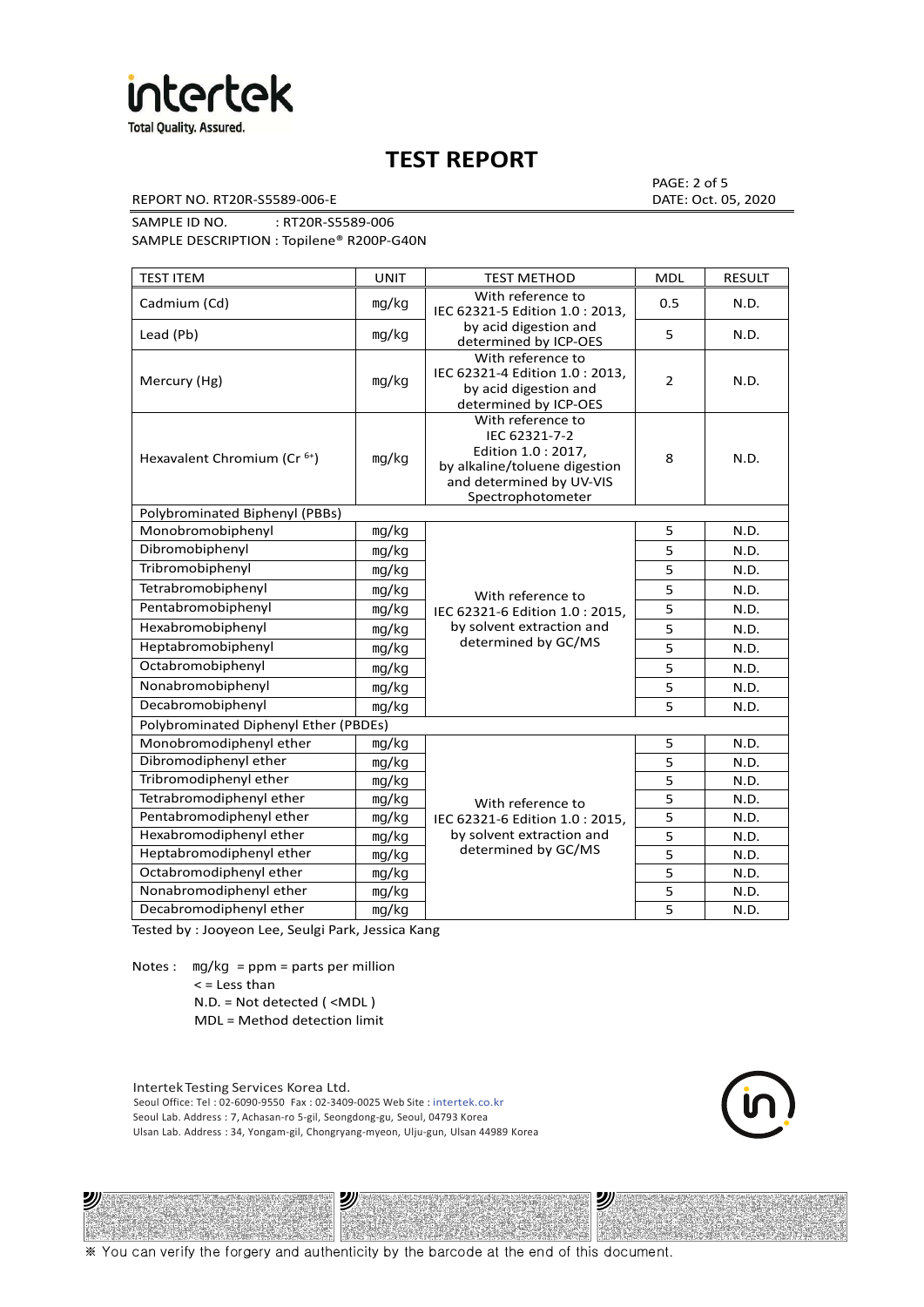

REPORT NO. RT20R-S5589-006-E DATE: Oct. 05, 2020

PAGE: 3 of 5

SAMPLE ID NO. : RT20R-S5589-006 SAMPLE DESCRIPTION : Topilene® R200P-G40N

| <b>TEST ITEM</b>                     | CAS NO.       | <b>UNIT</b> | <b>TEST METHOD</b>                                      | <b>MDL</b> | <b>RESULT</b> |
|--------------------------------------|---------------|-------------|---------------------------------------------------------|------------|---------------|
| Dibutyl phthalate<br>(DBP)           | $84 - 74 - 2$ | mq/kg       | With reference to<br>IEC 62321-8<br>Edition 1.0 : 2017, | 50         | N.D.          |
| Di(2-ethylhexyl) phthalate<br>(DEHP) | 117-81-7      | mg/kg       |                                                         | 50         | N.D.          |
| Benzyl butyl phthalate<br>(BBP)      | 85-68-7       | mq/kg       | by solvent extraction<br>and determined by<br>GC/MS     | 50         | N.D.          |
| Diisobutyl phthalate<br>(DIBP)       | $84 - 69 - 5$ | mg/kg       |                                                         | 50         | N.D.          |

Tested by : Jessica Kang

Notes :  $mq/kg = ppm = parts per million$  $<$  = Less than N.D. = Not detected ( <MDL ) MDL = Method detection limit

\* View of sample as received;-



Intertek Testing Services Korea Ltd. Seoul Office: Tel : 02-6090-9550 Fax : 02-3409-0025 Web Site : intertek.co.kr Seoul Lab. Address : 7, Achasan-ro 5-gil, Seongdong-gu, Seoul, 04793 Korea Ulsan Lab. Address : 34, Yongam-gil, Chongryang-myeon, Ulju-gun, Ulsan 44989 Korea





※ You can verify the forgery and authenticity by the barcode at the end of this document.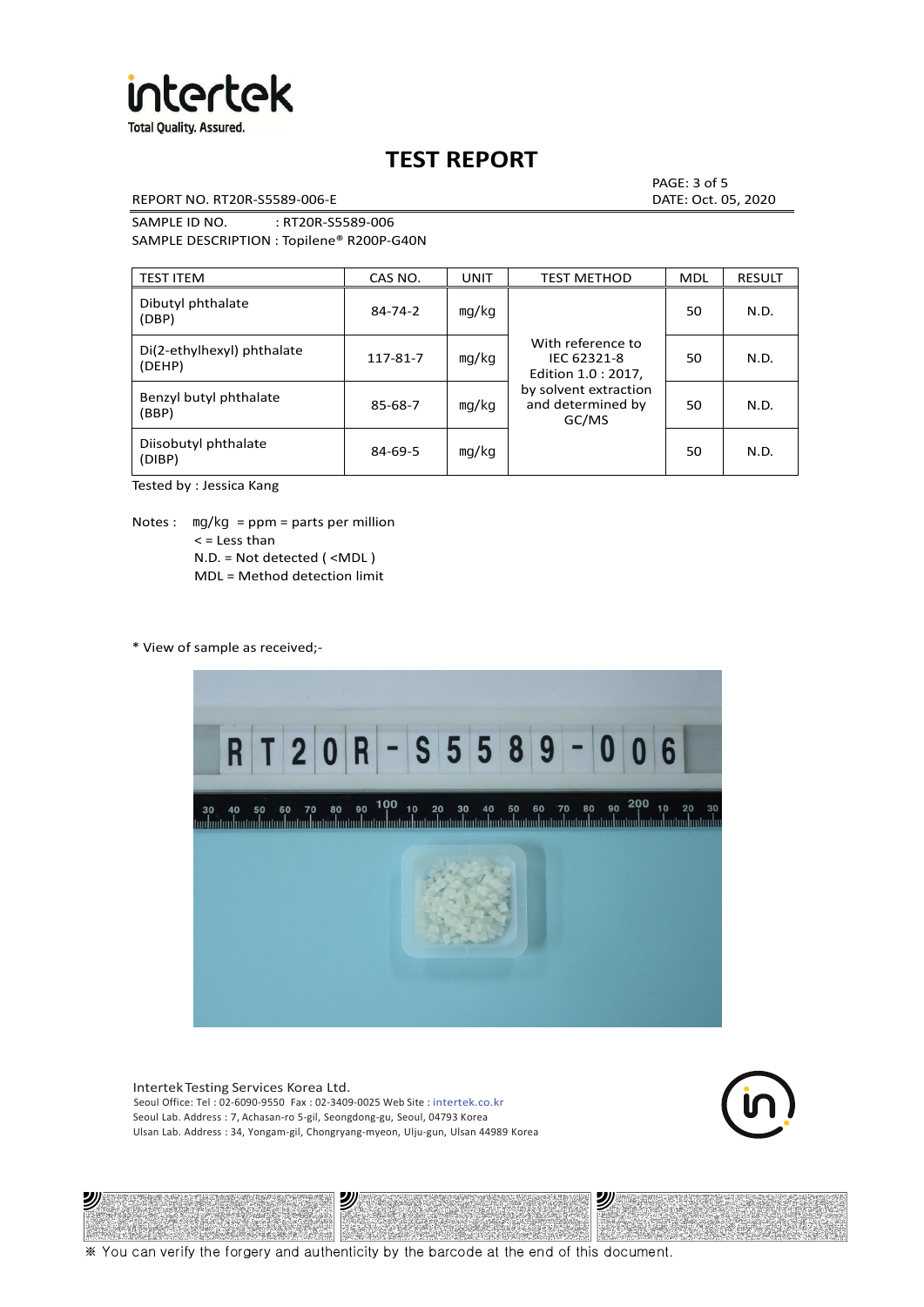

**Total Quality. Assured.** 

# **TEST REPORT**

REPORT NO. RT20R-S5589-006-E DATE: Oct. 05, 2020

PAGE: 4 of 5

SAMPLE ID NO. : RT20R-S5589-006 SAMPLE DESCRIPTION : Topilene® R200P-G40N



| *1 : List of appropriate acid : |                                                                     |
|---------------------------------|---------------------------------------------------------------------|
| Material                        | Acid added for digestion                                            |
| Polymers                        | $HNO3$ , HCl, HF, H <sub>2</sub> O <sub>2</sub> , H3BO <sub>3</sub> |
| Metals                          | $HNO3$ , HCl, HF                                                    |
| Electronics                     | $HNO3$ , HCl, H <sub>2</sub> O <sub>2</sub> , HBF <sub>4</sub>      |

\*2 : The samples were dissolved totally by pre-conditioning method according to above flow chart.

Intertek Testing Services Korea Ltd. Seoul Office: Tel : 02-6090-9550 Fax : 02-3409-0025 Web Site : intertek.co.kr Seoul Lab. Address : 7, Achasan-ro 5-gil, Seongdong-gu, Seoul, 04793 Korea Ulsan Lab. Address : 34, Yongam-gil, Chongryang-myeon, Ulju-gun, Ulsan 44989 Korea

沙

沙



沙